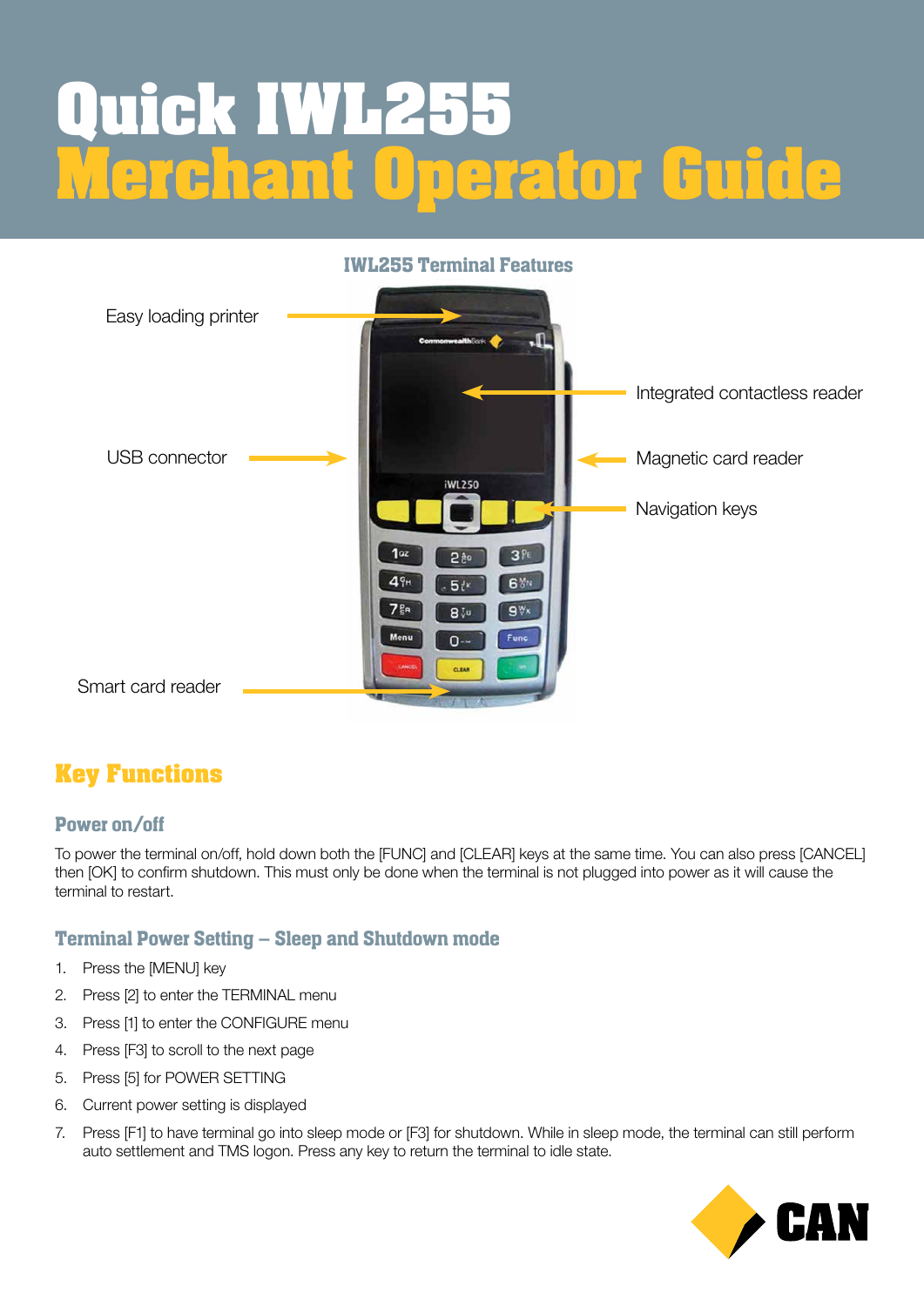#### Purchase – Contactless (total purchase amount less than \$100)

- 1. Initiate a transaction by entering the amount and press [OK]
- 2. Tap card on the contactless reader once "Present Card" sign is displayed
- 3. Transaction is approved and merchant receipt is printed
- 4. Press [YES] to print customer copy or [NO] to suppress

#### Purchase – Contactless (total purchase amount greater than \$100)

- 1. Initiate a transaction by entering the amount and press [OK]
- 2. Tap card on the contactless reader once "Present Card" sign is displayed
- 3. Enter PIN and press [OK]
- 4. Transaction is approved and merchant receipt is printed
- 5. Press [YES] to print customer copy or [NO] to suppress

#### Purchase – Swipe and EMV with PIN/Signature

- 1. Initiate transaction by swiping or inserting the card
- 2. If multiple merchant function is enabled, select the required account
- 3. Enter the amount of the transaction and press [OK]
- 4. If tipping enabled, enter tip and press [OK] or to bypass just press [OK]
- 5. Select the account by pressing the function keys below the CHQ, SAV, CR
- 6. Enter PIN or press [OK] for signature
- 7. Merchant receipt is printed
- 8. Remove card when prompted by the terminal
- 9. Verify signature. Press [YES] to approve or [NO] to decline (signature transaction only)
- 10. Press [YES] to print customer copy or [NO] to suppress

#### Purchase – with Cash out

- 1. Initiate a transaction by entering the purchase amount **DO NOT** press [OK]
- 2. Press [F2] key to add cash out
- 3. Enter the cash out amount and press [OK]
- 4. If tipping enabled, enter tip and press [OK] or to bypass just press [OK]
- 5. Swipe or insert the card
- 6. Select the account by pressing the function keys below the CHQ OR SAV
- 7. Enter PIN and press [OK]
- 8. Merchant receipt is printed
- 9. Remove card when prompted by the terminal
- 10. Press [YES] to print customer copy or [NO] to suppress

#### Purchase – Manual Entry

- 1. Initiate a transaction by pressing the [F3] yellow key below Other
- 2. Press [3] Manual
- 3. Press [1] Purchase
- 4. Enter the amount of the transaction and press [OK]
- 5. Key in the card number on the keypad and press [OK]
- 6. Enter the card expiry date and press [OK]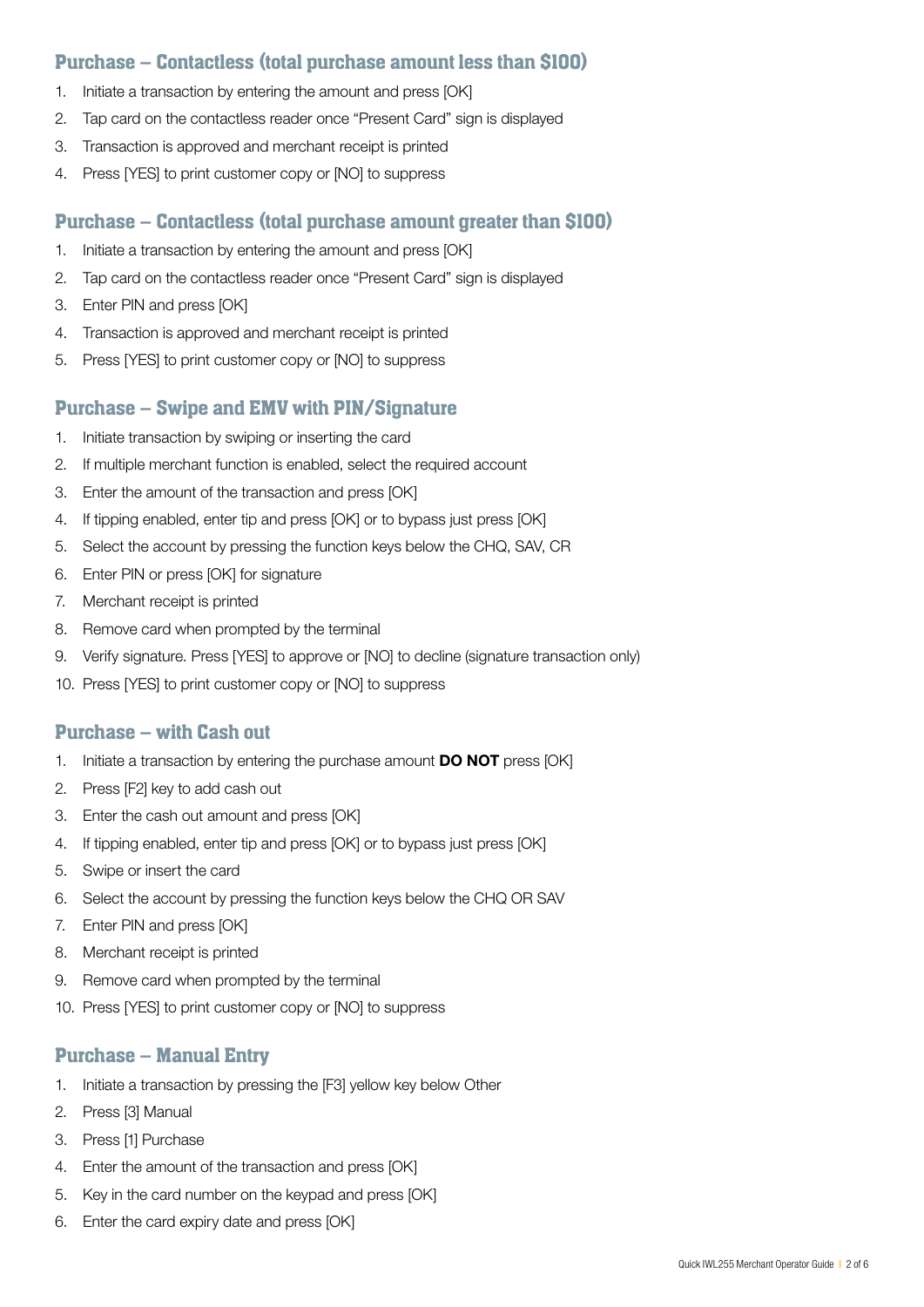- 7. Enter the CCV (optional) and press [OK]
- 8. Transaction type defaults to Credit, Validate amount and press [OK]
- 9. Enter PIN and press [OK]
- 10. Merchant receipt is printed
- 11. Remove card when prompted by the terminal
- 12. Verify signature. Press [YES] to approve or [NO] to decline (signature transaction only)
- 13. Press [YES] to print customer copy or [NO] to suppress

### MOTO (Mail Order / Telephone Order)

MOTO is the ability to process credit card transactions when the card is not present

- 1. Initiate a transaction by pressing the [F3] yellow key below Other
- 2. Press [4] MOTO
- 3. Press [1] Purchase
- 4. Enter the amount of the transaction and press [OK]
- 5. Enter the complete card number and press [OK]
- 6. Enter the card expiry date and press [OK]
- 7. Enter the CCV and press [OK]
- 8. Transaction type defaults to Credit, Validate amount and press [OK]
- 9. Approved, merchant receipt prints

#### Refund

- 1. Initiate a transaction by pressing the [F3] yellow key below Other
- 2. Press [1] to select a refund transaction from the menu
- 3. Enter the amount of the transaction and press [OK]
- 4. Enter the operator password or the manager password and press [OK]
- 5. Swipe, insert or tap the card
- 6. Note: Remainder of refund transaction flow is the same as that of a purchase transaction

#### Settlement – Manual Settlement

- 1. Press [MENU] key
- 2. Press [1] to enter EFTPOS menu
- 3. Press [2] for TOTALS
- 4. Enter the manager password and press [OK]
- 5. Press [1] for SETTLEMENT
- 6. Settlement report prints
- 7. Note: The terminal can also be set to settle automatically every day at a particular time

#### Cumulative Totals

Cumulative Totals indicate the amount transacted through the terminal since the last Settlement

- 1. Press [MENU] key
- 2. Press [1] to enter EFTPOS menu
- 3. Press [2] for TOTALS
- 4. Enter the manager password and press [OK]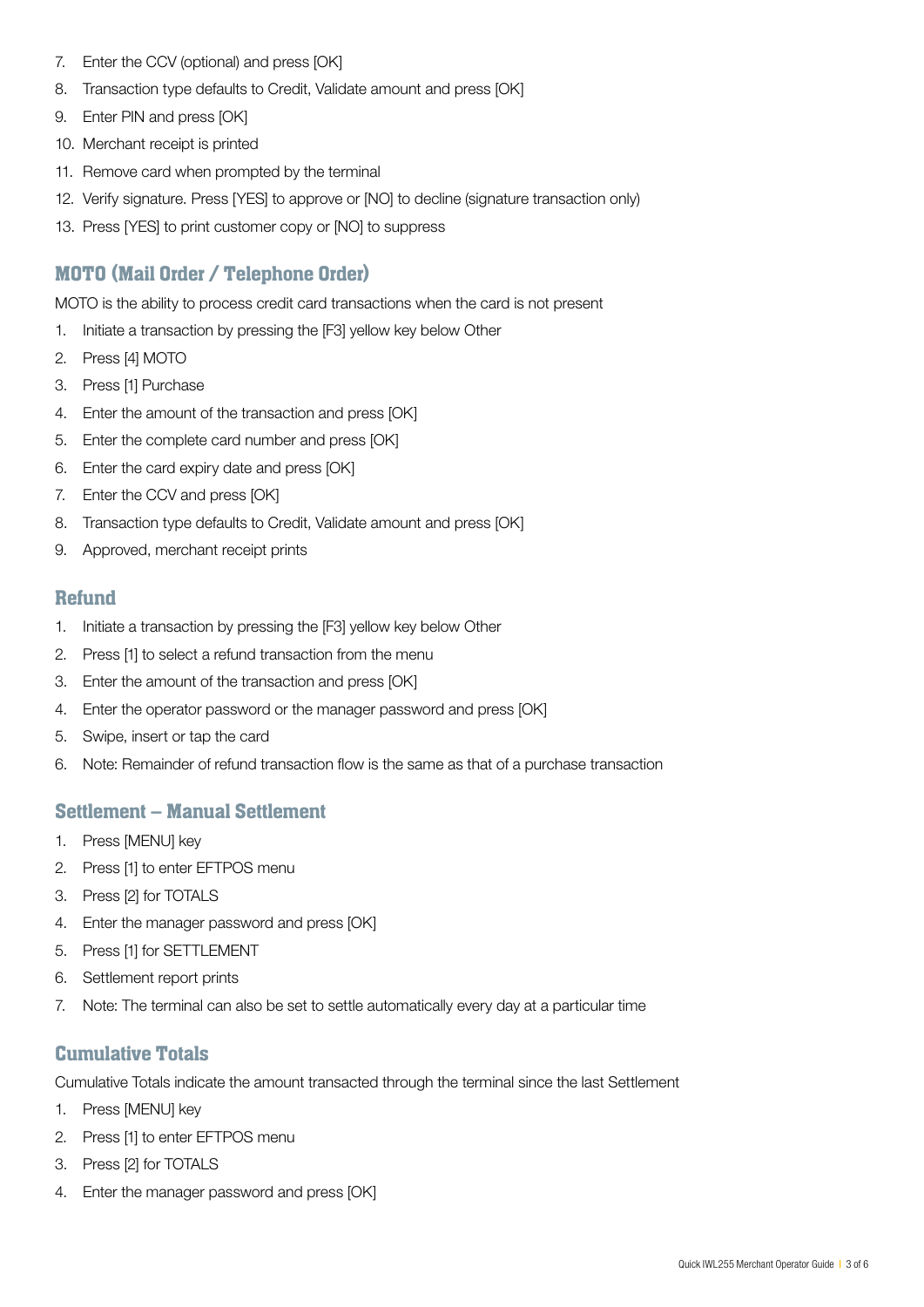- 5. Press [3] for CUMULATIVE TOTALS
- 6. Wait for processing to be completed
- 7. Settlement report prints

#### Tipping – On-Screen Tipping

- 1. Initiate transaction by swiping or inserting the card
- 2. If multiple merchant function is enabled, select the required account
- 3. Enter the amount of the transaction and press [OK]
- 4. Enter tip amount
- 5. Select the account by pressing the function key below the CHQ, SAV or CR
- 6. Enter PIN or press [OK] for signature
- 7. Merchant copy of the receipt is printed
- 8. Remove card when prompted by the terminal
- 9. Verify signature. Press [YES] to approve or [NO] to decline (signature transaction only)
- 10. Press [YES] to print customer copy or [NO] to suppress

#### Tipping – Contactless Tipping

- 1. Initiate transaction by entering the purchase amount and press OK
- 2. Enter tip amount and press OK
- 3. Tap card (if the total amount together with the tip is over contactless limit then PIN entry will be prompted)
- 4. Merchant copy of the receipt is printed
- 5. Press [YES] to print customer copy or [NO] to suppress

#### **Preauthorisation**

- 1. Press the [F1] Yellow key to below AUTH
- 2. Press [1] to select PRE-AUTH
- 3. If multiple merchant function is enabled, select the required account
- 4. Enter the amount of the transaction and press [OK]
- 5. Swipe, insert or manually enter the card. Contactless is not accepted for preauthorisation transactions. The account type defaults to credit. If the card being used is a debit card, the "Credit account required" exception will occur.
- 6. Enter PIN or press [OK]
- 7. Merchant copy of receipt will print while processing is completed
- 8. Remove card when prompted
- 9. Verify signature. Press [YES] to approve or [NO] to decline (signature transaction only)
- 10. Press [YES] to print customer copy or [NO] to suppress

#### Preauthorisation - Completion with Reference number

- 1. Press [F1] key to select the AUTH menu
- 2. Press [2] to select COMPLETION
- 3. Enter the manager password and press [OK]
- 4. Swipe/insert the card or manually enter the card number, followed by expiry date and CCV. Contactless is not accepted for preauthorisation transactions. The account type defaults to credit. If the card being used is a debit card, the "Credit account required" exception will occur.
- 5. If multiple merchant function is enabled, select the required account
- 6. Enter the completion amount of the transaction and press [OK]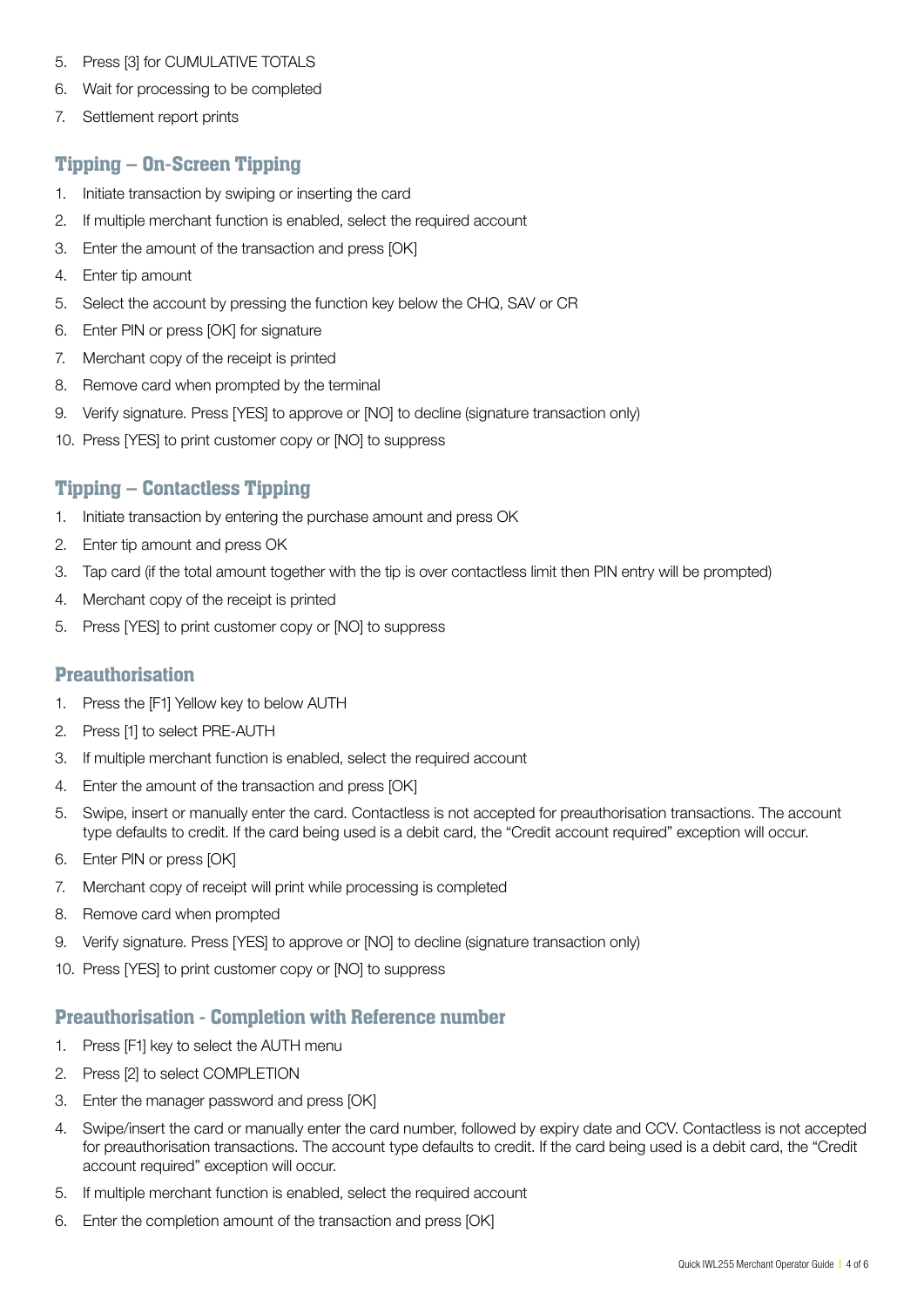- 7. If tipping enabled, enter tip and press [OK] or to bypass just press [OK]
- 8. Enter the Reference number which can be found on the top of your merchant receipt.
- 9. Terminal will display the correct completion transaction details after processing. Press [OK] to confirm the completion transaction and to print the completion receipt.
- 10. Verify signature. Press [YES] to approve or [NO] to decline (signature transaction only)
- 11. Press [YES] to print customer copy or [NO] to suppress

#### Preauthorisation - Completion with date, time and Auth number

- 1. Press [F1] key to select the AUTH menu
- 2. Press [2] to select COMPLETION
- 3. Enter the manager password and press [OK]
- 4. Swipe/insert the card or manually enter the card number. Contactless is not accepted for preauthorisation transactions. The account type defaults to credit. If the card being used is a debit card, the "Credit account required" exception will occur.
- 5. If multiple merchant function is enabled, select the required account
- 6. Enter the completion amount of the transaction and press [OK]
- 7. If tipping enabled, enter tip and press [OK] or to bypass just press [OK]
- 8. Enter Auth number which can be found near the bottom of your merchant receipt
- 9. Enter the date from the preauthorisation transaction receipt
- 10. Enter the time from the preauthorisation transaction receipt
- 11. Re-enter the Auth number
- 12. Terminal will prompt for the Reference number, press [OK] to skip.
- 13. Terminal will display the correct completion transaction details after processing. Press [OK] to confirm the completion transaction. Merchant receipt is printed.
- 14. Verify signature. Press [YES] to approve or [NO] to decline (signature transaction only)
- 15. Press [YES] to print customer copy or [NO] to suppress